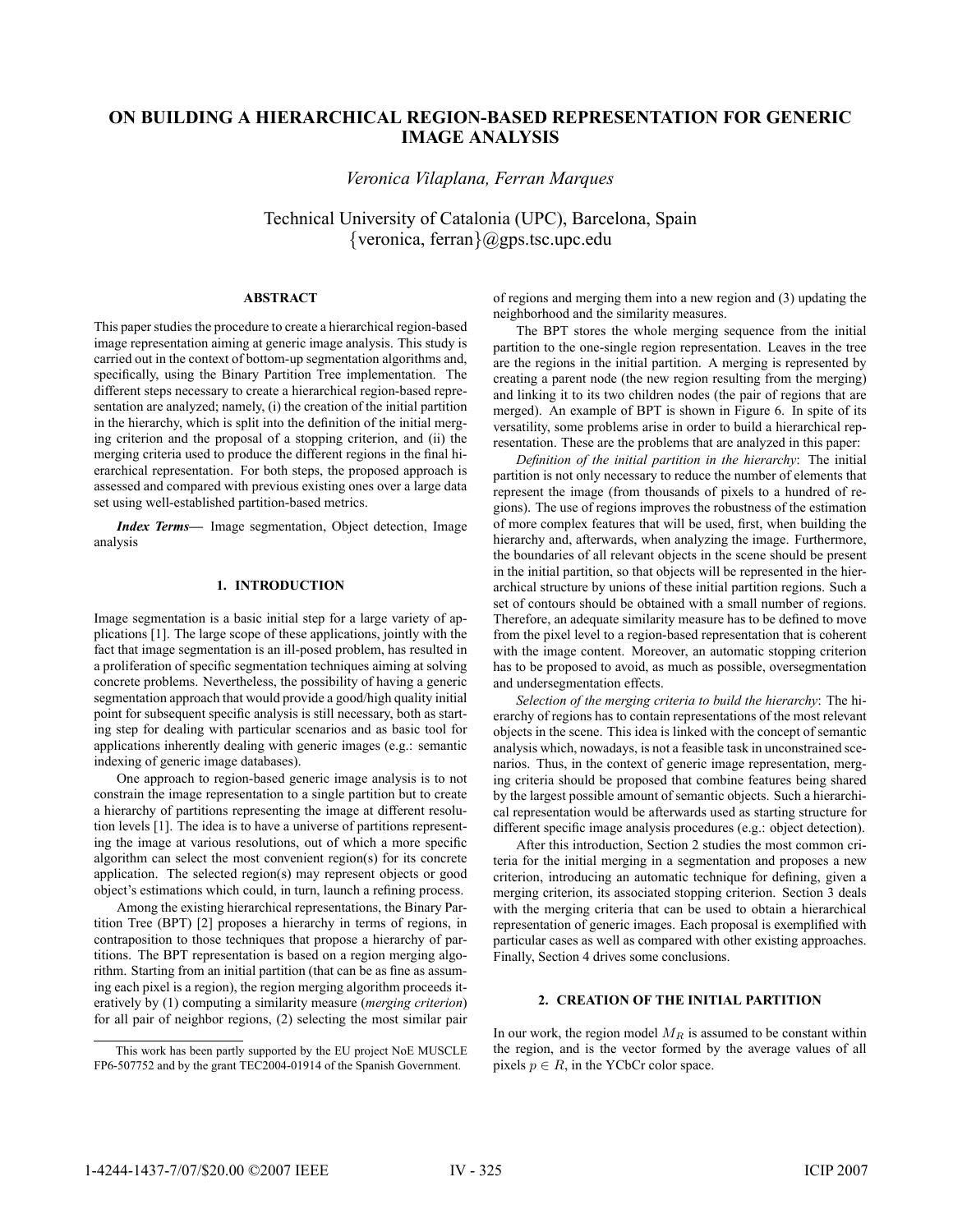|                | Figure 2.a       | Figure 2.b       | Figure 2.c       | Figure 2.d       | Figure 2.e       |
|----------------|------------------|------------------|------------------|------------------|------------------|
|                | PSNR             | PSNR             | PSNR             | PSNR             | PSNR             |
|                | $\sigma_{rea}^2$ | $\sigma_{rea}^2$ | $\sigma_{rea}^2$ | $\sigma_{rea}^2$ | $\sigma_{rea}^2$ |
| <b>MSE</b>     | 0.757            | 22.71            | 6.212            | 0.531            | 1,753            |
|                | 21.79            | 2.959            | 24.86            | 21.44            | 28.15            |
| SE             | 0.134            | 24.07            | 29.39            | 0.079            | 0.343            |
|                | 21,83            | 0.356            | 0.814            | 21,58            | 32.43            |
| RSE            | 0.302            | 0.635            | 0,969            | 0.199            | 0.231            |
|                | 22.30            | 24.50            | 30.01            | 22.18            | 32.91            |
| L <sub>2</sub> | 0.098            | 24,06            | 29,50            | 22.13            | 0.085            |
|                | 22.06            | 0.221            | 0.442            | 0.115            | 32.29            |

**Table 1**: Merging criteria comparison on the images from Figure 3. PSNR values are given in dBs.  $\sigma_{reg}^2$  values are divided by 10<sup>6</sup>.

#### **2.1. Initial Partition: Similarity measure**

The similarity measure is computed for each pair of neighboring regions according to a selected homogeneity criterion. The basic criterion used in most segmentation approaches is color homogeneity. Some of the measures are size independent, like the mean squared error (MSE) between the merged region and its model [3] or the Euclidean distance between the region models [4]. In general, size independent color-based measures tend to produce partitions with few large regions and a large number of extremely small regions.

Trying to avoid this problem, other measures take into account the region sizes, as the squared error (SE) [3], or the weighted Euclidean distance [5]. When using these size dependent criteria, the cost of merging for small regions decreases, forcing small regions merge together first and encouraging the creation of large regions.

As a compromise between the two groups of measures, we propose a variant of the relative SE measure (RSE) [3], which shows a good balance between contour accuracy and size of final regions. In the sequel, this proposal is referred to as the L2 measure:

$$
O(R_1, R_2) = N_{R_1} \|M_{R_1} - M_{R_1 \cup R_2}\|_2 + N_{R_2} \|M_{R_2} - M_{R_1 \cup R_2}\|_2 \tag{1}
$$

where  $N_{R_i}$  is the number of pixels in region  $R_i$ .

In the example of Table 1, different merging criteria are compared on a set of 100 images from the COREL database. To decouple the effects of the merging and stopping criteria, a simple stopping criterion is used (merge up to 50 regions). The comparison is performed in terms of final PSNR and of variance of the region sizes.

In terms of PSNR the L2 criterion outperforms the MSE criterion, obtains slightly better values than the SE criterion and slightly worst ones than the RSE criterion. However, these results are obtained while largely outperforming the three criteria in terms of variance of the region sizes. As previously commented, this is a relevant feature since ensures that regions obtained with the L2 measure will be adequate for a subsequent robust feature estimation: large enough and homogenous in size while presenting similar PSNR values than previous measures and leading to visually good representation (see results in the paper and in the web page http://gpstsc.upc.es/imatge/ Veronica/ICIP2007.html). This behavior is illustrated in Figure 3 with 5 images of different complexities.

In the next experiment, the quality of the resulting partitions is assessed in terms of how accurately they represent semantic objects. We use the previous COREL database subset whose semantic objects (160 in total) have been manually segmented in the context of the SCHEMA project (http://www.iti.gr/SCHEMA/). The set contains 10 images of 10 different complexity classes which are grouped and ordered in the following way: *tigers*, *horses*, *eagles*, *mountains*, *fields*, *cars*, *jets*, *beaches*, *butterflies* and *roses*.

To asses regions conformance to the semantic object boundaries, the distance proposed in [6] is used. It proposes a symmetric distance for comparing partitions which is extended to an asymmetric distance in a way that the distance between one partition and any partition finer than it is zero.Thus, this distance is appropriate for our purposes since it provides with a coherent framework for com-



**Fig. 1**: Example of asymmetric distance: (a) Object partition. (b) Regions from the initial partition matching the object partition. (c) Pixels requiring a label change.



**Fig. 2**: Difference between the asymmetric distance values. (a) MSE-L2. (b) SE-L2. (c) RSE-L2.

paring both the initial partitions (in Section 2) and the selected BPT nodes (in Section 3) with the object partitions manually obtained. An example of how this distance is computed is presented in Figure 1. The two partitions are compared in terms of the amount of pixels that should change their labels to have a perfect contour match between partitions. The final distance is normalized by the object size.

Figure 2 shows the difference between the asymmetric distance values obtained using the three previous merging criteria and the L2 merging criteria. Statistics of each merging criterion as well as of the differences are presented in Table 3. Note that, in this case, the global behavior of the SE and L2 criteria is very similar, outperforming those of MSE and RSE criteria.

|      | SE    | <b>MSE</b> | <b>RSE</b> | L2    | $SE-L2$ | MSE-L2 | RSE-L <sub>2</sub> |
|------|-------|------------|------------|-------|---------|--------|--------------------|
| Mean | 10.52 |            | 11.46      | 10.53 | $-0.01$ | 12.04  | 0.97               |
|      | 1.012 | 5.549      | 1.880      | 1.038 | 0.074   | 3.633  | 0.403              |

**Table 2**: Merging criteria comparison on the COREL subset. Asymmetric distance mean and variance values are multiplied by  $10^2$ .

## **2.2. Initial Partition: Stopping Criterion**

Typical stopping criteria deal with reaching an a priori value of a parameter such as the final number of regions or the global PSNR. However, as we are creating an initial partition in the hierarchical representation, the objective is to segment the image into regions corresponding to parts of the objects in the scene whilst avoiding the creation or regions spanning more than one object. Thus, the stopping criterion has to take into account the complexity of the scene.

We propose a procedure to estimate this complexity based on the *accumulated merging cost.* Let  $O(k)$  be the cost of the merging at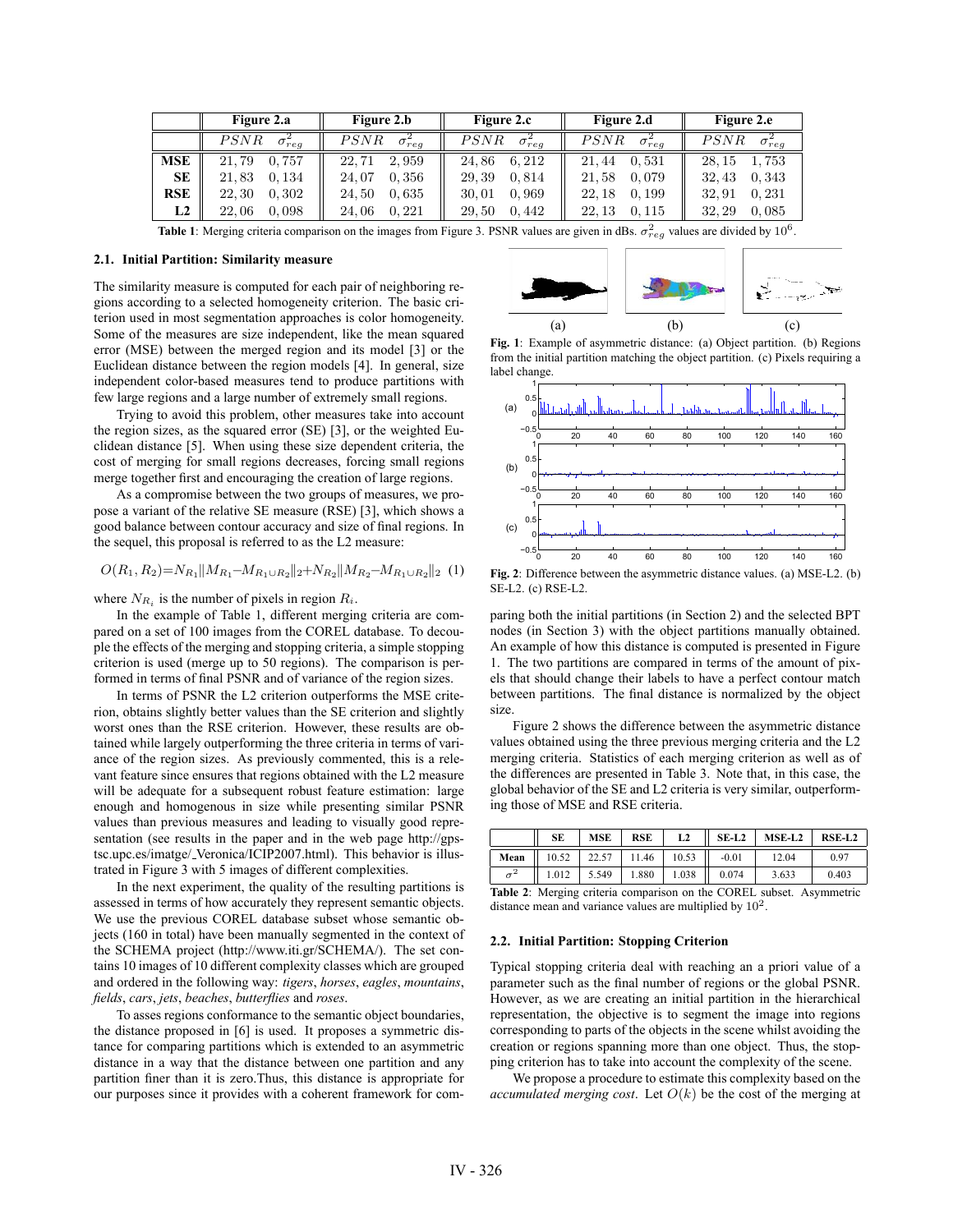

**Fig. 3**: Comparison of the different stopping criteria. First row: original images. Second row: SC1: Nreg = 50. Third row: SC2: PSNR = 26 dB. Fourth row: SC3:  $T_{ACM}$  = 0.12. Fifth row: AMC(m).

iteration  $k$ . The accumulated merging cost (AMC) is defined as

$$
AMC(m) = \sum_{k=1}^{m} O(k). \tag{2}
$$

 $k=1$ <br>The stopping criterion is defined as a fraction  $T_{AMC} \in [0, 1]$  of the total AMC  $(AMC(N - 1))$ , where N is the image size. This criterion stops the merging process at iteration  $\bar{m}$ , where

$$
\bar{m} = \min\{m/AMC(m) > AMC(N-1)T_{AMC}\}.
$$
 (3)

Note that if the similarity measure used in the merging process is the relative squared error (RSE) [3], then the accumulated cost equals the squared error and the stopping criteria becomes a threshold relative to the maximum PSNR. A stopping criterion based on the analysis of the accumulated cost was also proposed in [5]. However, this approach is not useful in our case since the resulting partitions in [5] have a very reduced number of regions.

Although the exact computation of the new criterion requires computing and storing the whole sequence of fusions and merging costs, note that the initial fusions are directly related to merging pixels and have a very low merging cost. Thus, we can obtain first a fine partition (with small, homogeneous regions) and then find the initial partition by merging regions from this fine partition, only storing information of these last mergings.

Figure 3 compares, for a set of images with different complexity, the results obtained by the most common stopping criteria (SC1: final number of regions Nreg and SC2: final PSNR) and the proposed criterion (SC3). As it can be seen, the proposed criterion adapts to the image complexity (that is, it avoids oversegmentation as well as undersegmentation effects) obtaining partitions in which the main objects in the scene are correctly represented. The last row of Figure 3 shows the accumulated costs plotted for each iteration of the merging process, starting with a fine partition composed of 500 regions. Plots also show the thresholds obtained for  $T_{AMC} = 0.12$ . This value has been selected after analyzing the robustness of the system with respect to its variations, as presented in Figure 4.



The proposed stopping criterion is assessed, as in Subsection 2.1, by using the COREL subset and the asymmetric distance. In this case, presented in Figure 5, the similarity measure is fixed (L2) whereas we compare as stopping criteria (a) a fixed Nreg and (b) a fixed PSNR with the proposed AMC. The Nreg and PSNR used values are the mean values obtained by the AMC criteria over the COREL database subset (Nreg = 77 and PSNR = 25.54 dB).



**Fig. 5**: Difference between the asymmetric distance values. (a) Nreg-AMC. (b) PSNR-AMC.

Plots in Figure 5 show that, for complex (simple) images, the AMC criterion outperforms the Nreg (PSNR) criterion. This is the